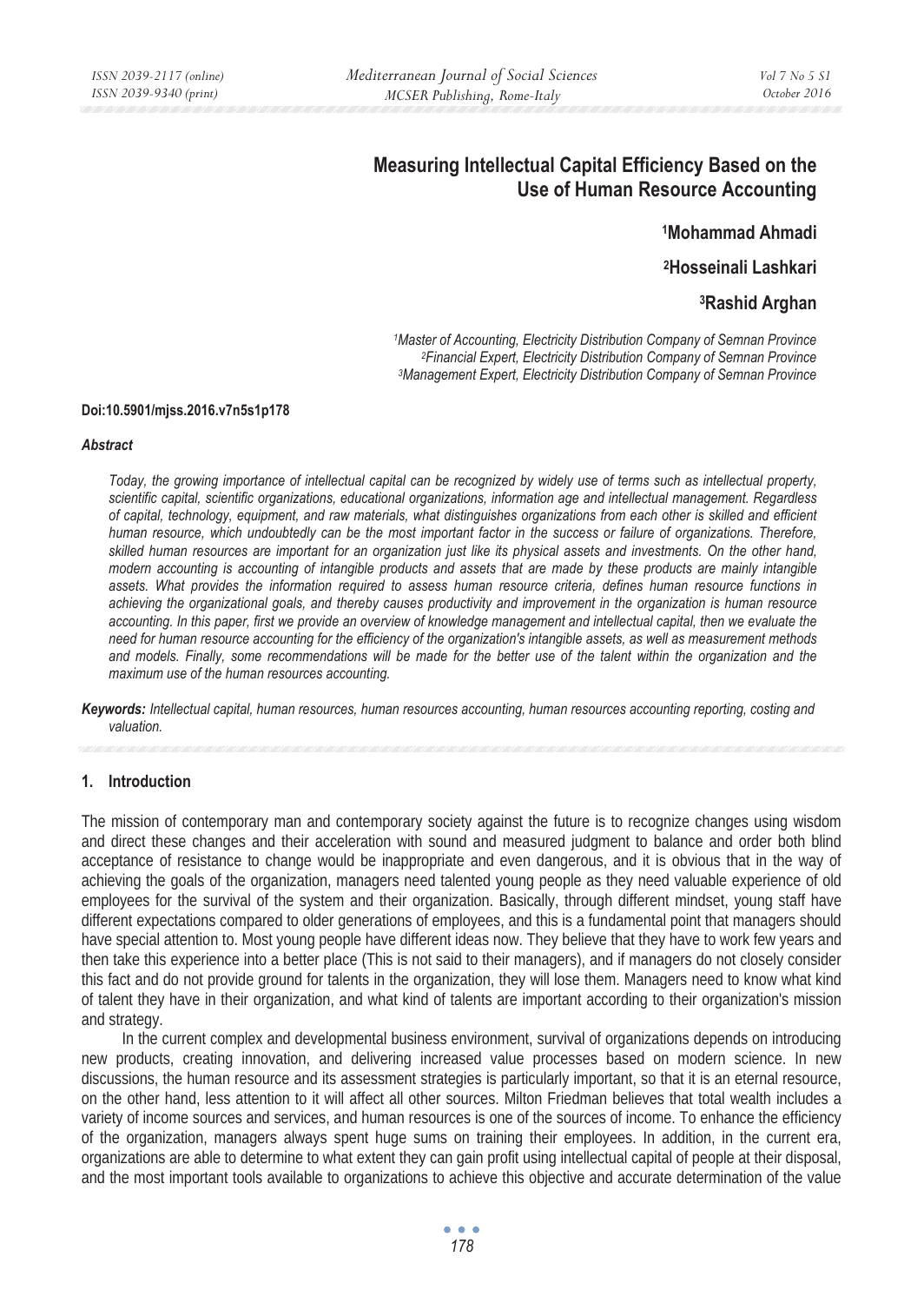of services provided by human resources in the organization is human resource accounting system. The most essential goal of human resource accounting is to quantify the economic value of individuals for organizations to provide useful information for financial and management decision-making.

### **2. Literature Review**

Intellectual Capital is highly regarded, but rarely defined. The most important definitions are as follows:

- a. Intellectual capital is a concept that encompasses all the intangible resources and the interactions between them.
- b. Intellectual capital including knowledge-based assets is differentiated from both physical and virtual infrastructure and role players.
- c. Scandia defines intellectual capital as a set of knowledge, applied experience, organizational technology, customer relationships, and professional skills which brings competitive advantage to Scandia.

As a result, measurement of intellectual capital is important for two reasons: first, internal aspect with the goal of the most efficient dedication of resources while minimizing the costs. Second, external reason with the aim of providing access to data related to existing and potential investment of the organization to predict future growth and provide long term planning. The most important tool available to organizations to achieve these goals as well as to determine the exact value of the services provided by the organization's intangible assets is human resources accounting system.

Since the birth of modern accounting, accountants have passed inventory reporting, financial, and management steps, and the future challenge of accounting is its fourth step or "socio-economic accounting", that includes human resource accounting.

According to the definition of the American Accounting Association (AAA), human resources accounting is: "the process of detecting and measuring information on human resources and reporting this information to interested persons and stakeholders".

The Human Resource Accounting Committee of the American Society also defines it as "sequence of steps to helps identify and supply the required data related to human resources and disseminates this information to the stakeholders".

## **3. The Necessity to Measure Intellectual Capital**

The necessity to measure intellectual capital is examined and human resources accounting should be quantified in order to achieve the following objectives:

- a. Taking into account the economic value of investments recorded in the financial statements of an organization and how best strategy is to set.
- b. Increase the efficiency of human resource management in line with the implementation of organizational strategies are done.

With better human resource assessment can be developed and achieved diversity in the organization. Using the above evaluation results can be better wage and salary compensation system design, and the identification of Non-profit and productivity caused by this investment can be calculated.

By notifying the measure of human resources to stakeholders outside the organization can help them in decision making and investment.

## **4. Intellectual Capital Measurement Models**

Most description models proposed to measure intellectual capital can be divided into four categories: direct intellectual capital models, models based on market capital, return on assets models, and balanced card models.

#### *4.1 Direct intellectual capital models*

This model calculates monetary value of intellectual capital by identifying its various components. Models associated with this style include:

- 1. Human resource accounting model that is based on quantifying the economic value of the organization in order to provide data for financial management decision making.
- 2. Human resources financial statement based on workload that works depending on the number of employees,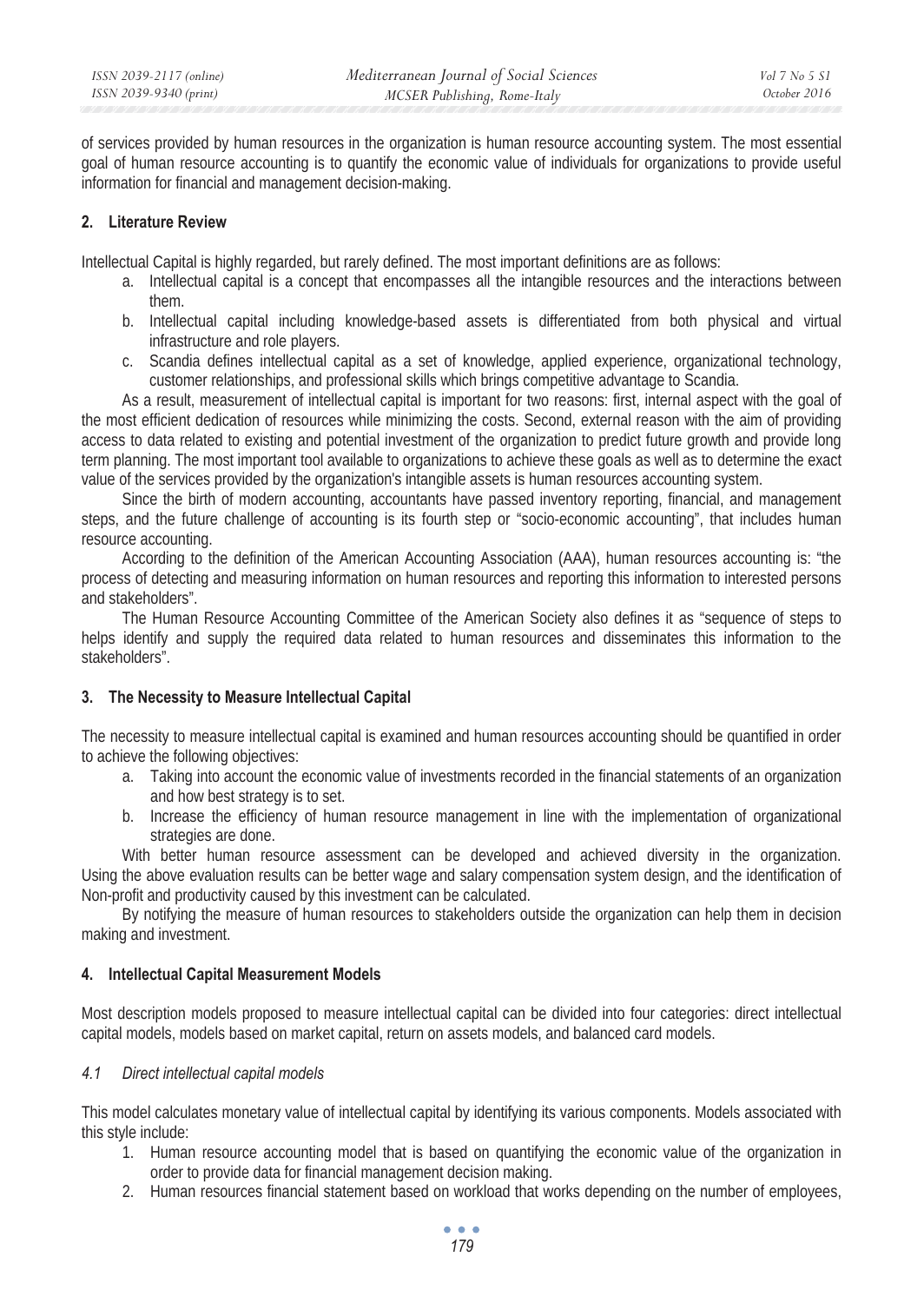activities conducted based on characteristics of the individuals, and organizational cooperation.

- 3. Technology broker model that is based on four components including market assets, human-centered assets, intellectual property assets, and infrastructural assets.
- 4. Intellectual property valuation model that is based on the idea that human capital and intellectual property are effective in the formation of intellectual capital.
- 5. Financial methods to measure the intangible assets are based on a part of difference between market value and book value caused by emotions of investors.

### *4.2 Models based on market capital*

This model calculates the value of intellectual capital based on the difference between market capitalization and equity capital and its different types are as follows:

1. Tobin Q model: is equal to division of market value to book value and if q is greater than 1, it indicates that the assets are worth more than their book value.

 $IC = MV + \left(\frac{MV}{q}\right)$ 

- 2. Intangible balance sheet model: is based on three components including the internal structure (organizational acquisition), the external structure, and individual competence.
- 3. Compare the market value and the Office model, based on the difference between the money that has been invested and cash flow from the sale of shares obtained in the present circumstances.

# *4.3 Return on assets (ROA) models*

The average income of the organization before tax divided by average intellectual capital of the organization and its types are as follows:

Economic value added (EVA) model that emphasizes on maximizing the value of shareholder wealth.

Calculated intangible value model that is based on the net present value of average after-tax return surplus capital.

The value added intellectual coefficient (VAIC) model that measures the overall performance of value creation in the company.

## *4.4 Balanced Scorecard models:*

In which there is possibility of creating composite indicators based on integrating intellectual capital components and include balanced Scorecard that emphasizes on learning and development, internal business processes, customer satisfaction and financial results.

- 1. Scandia navigator: based on this model intellectual capital will be recognizable by integrating a hidden structural capital and human capital together.
- 2. Monitoring of intangible assets: this model is based on three components including external structure, internal structure, and individual competencies.
- 3. Intellectual capital indicators model: that emphasizes on the integration of individual indicators in the form of an indicator, and linking changes in intellectual capital to market changes.
- 4. Intellectual capital measurement and accounting model: that is based on four components including human capital, organizational capital, market capital, and innovation investment.

## **5. Objectives of Human Resources Accounting**

The main objective of the intellectual capital accounting is emphasis on managers to pay more attention to the maintenance of human resources and talents and intellectual capitals. Managers who do not think to create job satisfaction and positive incentives and do not care about job security, hope and loyalty, providing opportunities for development and human resources, cause the expulsion and resignation of staff. In order to achieve the following objectives, human resources accounting should be established in qualitative and quantitative terms.

− By recording the economic value of the intellectual capital in the organization's financial reports, and also taking into account the organization's investment in human resources, the human resource accounting shows impact of human resources on organizational performance.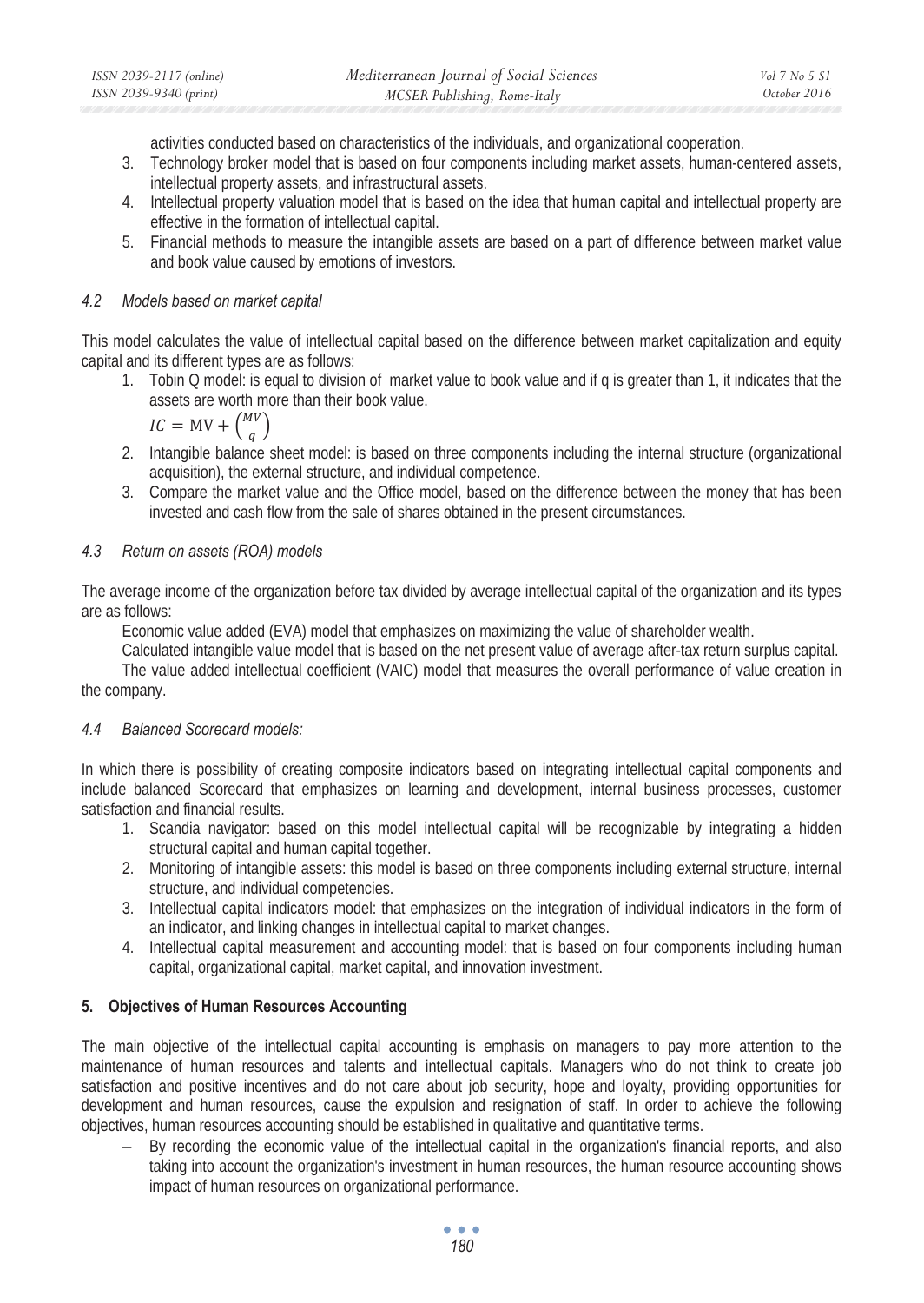- − Human resources accounting can help managers to increase the efficiency of human resource management and provide training and justified plans by management in evaluating various strategies.
- − Human resource accounting can develop capital budgeting system, modify the quality of the return on investment and identify productivity and non-operationalized profit arising from investment in human resources.
- − By calculating the value of human resources, the human resource accounting enables managers to make better use of scarce human resources.

### **6. Methods of Human Resources Accounting Review**

Human resource accounting can be evaluated using two methods:

- 1. Human resources costing focused on cost parameters;
- 2. Human resources valuation focused on the direct relation of the value of human resources in obtaining business revenue for the organization.

#### *6.1 Human resources costing*

Human resources costing is composed of two parts:

- 1. The initial costs including all funds for supply and training of human resources, such as recruitment and selection, training, retraining and specialized and technical education;
- 2. Replacement or opportunity costs, including all costs to replace the previous human resources with new staff. Replacement costs consist of two parts: a) positional replacement costs such as the costs of providing education and training, retirement compensation costs and costs related to vacant positions; and b) other personnel costs, including bonuses and other privileges.

#### *6.2 Human resources valuation*

Intellectual capital accounting requires valuation of human resources rather than costing. Several researchers believe that humans is valuable like other resource since he/she is able to create future potential resources, while others reject this idea, and believe that humans are in fact beyond valuation.

Marcus has provided three answers to the question of why human resources should be valuated:

- Providing financial information in the form of financial terms that can be included in the financial reports in order to inform investors, employees, and creditors;
- Identifying the contribution of capital and labor in the overall performance of the organization;
- Quantifying the economic value of individuals for organizations to provide information for management and financial decisions.
- To measure human resources two steps should be passed: first, determining the value of human resources in non- monetary terms, and then representing it on the balance sheet in monetary terms.

## **7. Non-monetary valuation of human resources**

Human Resource Accounting Committee has found the potential importance of non-monetary measures in the decision making process. So, one of these criteria can be preparing a list of important people of organizations and their skills as assets.

The most important non-monetary valuation variables include:

Causal variables: independent variables that are changed by the managers.

Intermediate variables: variables that have reflection on the health of the organization, such as loyalty, driving behavior, performance, objectives and understanding of the organization's members.

Final variables, such as production power, costs, growth and revenue and market share.

## **8. The Monetary Methods of Human Resources Valuation**

Some applied methods of human resource valuation are as follows: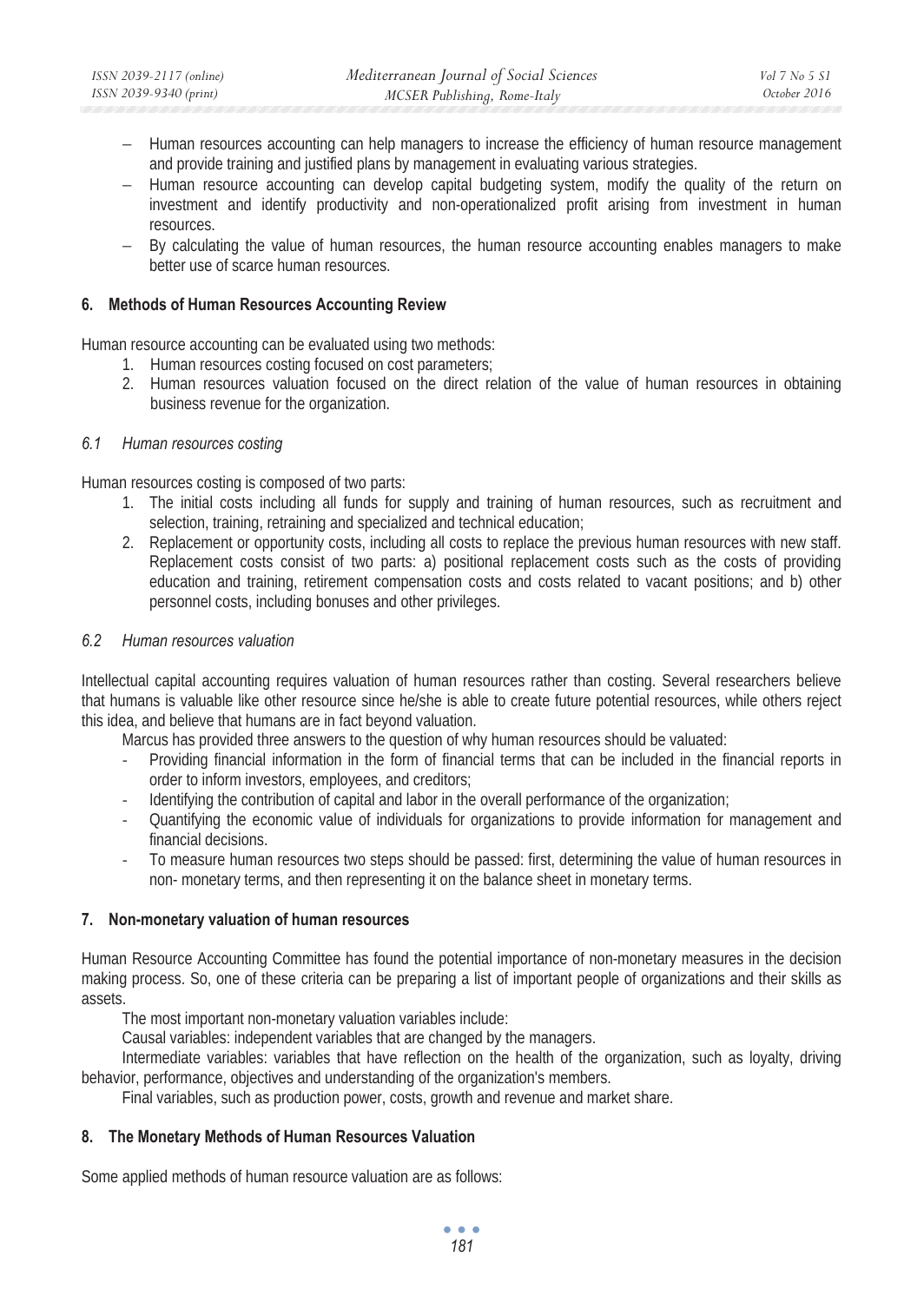### *8.1 Economic value (current value)*

This theory is based on the capital value theory, i.e. market prices of assets include the discounted value of future benefits that will result from these assets.

### *8.2 Replacement value theory*

The replacement value is costs of replacing human resources including costs of hiring new staff and their training costs, as well as transfer or turnover costs. In this method, in addition to the individual's position in the organization, the cost of transfer or fire of staff for poor performance is also considered.

### *8.3 Value coefficient theory*

According to this theory, human resource value is equal to the difference between the total value of the company and the value recorded in the books of the company. In this method, an optional coefficient of zero to 2.5 is considered and employees are divided into four main categories of higher-level management, management, administrators, and staff. Costs created for staff in a period is considered in coefficients, and result of changes in the value of human resources during the period is shown.

## *8.4 Auction theory*

According to this theory, firm is divided into investment centers, and services of specialized human resource is auctioned based on their jobs in investment facilities. To access scarce human resources, managers bid against each other.

### *8.5 Theory of historical end cost*

This theory is based on the common principles of accounting. According to this theory, costs incurred for employees directly increase the value of their services. Historical end cost of human resources includes the cost of hiring and training that enhance the value human resources. This method results Due to its harmony with generally accepted accounting principles as a measure of assets, as well as its objectivity, this method is more likely than other methods to be accepted by the tax offices.

## *8.6 State benefits assessment model*

This theory is one of the first and most fundamental models in the field of human resources value measurement applied by some organizations and associations, including the National CPAs. State benefits assessment model was presented in 1996 by Holtz. He examined value of an individual for an organization from two perspectives:

1. Expected conditional value of the individual: it is the potential value that is expected to be obtained by the organization if an individual continues membership of organization during the useful working lifetime. The method of calculating the expected conditional value of the:

$$
\sum(CV) = \sum_{t=1}^{n} \left[ \frac{\sum_{t=1}^{m} R L P(Ri)}{(1+r)^t} \right]
$$
  
CV: conditional value;  
i: position of service (1,2,3, ..., m);  
Ri: value of the position of service;  
Rm: value of the position of exit;  
m: position of exit;  
r: discount rate;  
t: expected tennes (1,2,3, ..., n);  
P (Ri): The probability of obtaining interests associated with the position of services by the organization.  

$$
\sum (RV) = \sum_{t=1}^{m} \left[ \frac{\sum_{t=1}^{m} R L P(Ri)}{(1+r)^t} \right]
$$
  
RV: retrieveable value.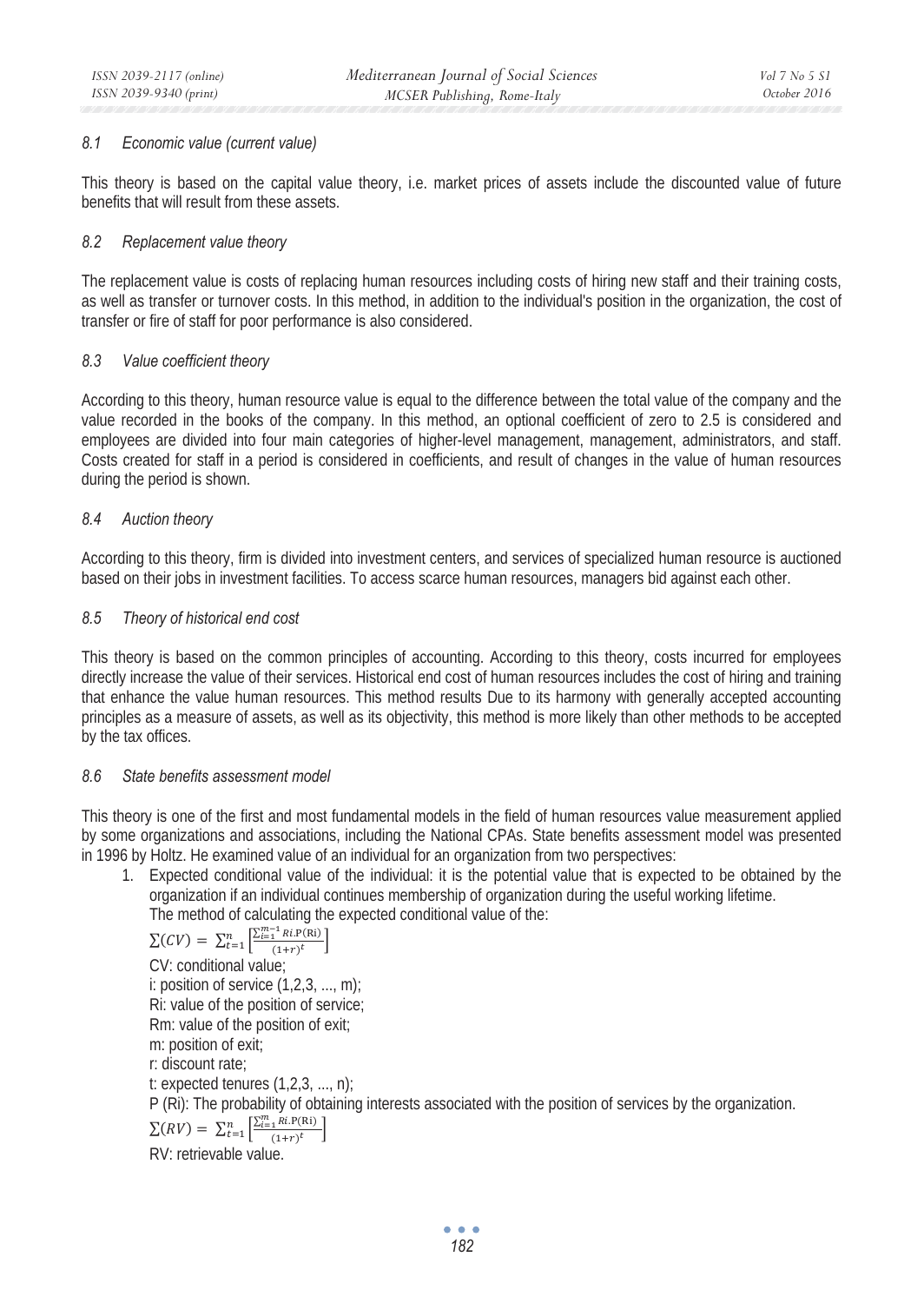#### **9. Human Resources Reporting**

The main reasons for the assessment and reporting of human resources include:

- − Further efforts for transparency of information in order to inform the external people of internal information;
- − Providing a basis based on economic incentives for managing the organization and provision of extensive information to perform employee tasks;
- − Trying to avoid under-reporting of assets;
- − Determining the contribution of capital and labor in the overall performance of the organization;
- − Determining whether the Human Resources of the organization has been maintained, reduced, or developed;
- Disclosure of information about investment that leads to better investing decisions.

Conventional methods to reflect investments in human resources at the company's annual financial reports are as follows:

The Board reports to the General Assembly of Shareholders:

These reports often include information on expenses related to human resources which may be significant or even more important than the actual expenses that have been made for assets. In addition, the board report should include information on the trends and costs of employee turnover.

Report in intangible assets:

In this method, major sums spent on intangible assets such as human resources are reported separately in the financial statements. The report should reflect expenditures made to a variety of intangible assets in the current period and in past periods.

Report in non-audited financial statements:

In this method, companies are able to present a set of financial statements as supplementary information to provide annual financial statements which include investments in human assets according to the proposed human resources accounting method. The report will stipulate that these financial statements are examined separated from financial statements prepared and presented in accordance with generally accepted accounting principles.

Report as contingent liabilities in the financial statements:

A contingent liability is an estimate of the amount and probability of liabilities and makes it possible to calculate the expected loss. In the contingent liabilities method, the relevant costs and liabilities are recognized only in case of probable under-representation of financial situation. If contingent liabilities are presented in the form of additional Notes, balance sheet and profit and loss adjustments will not be necessary.

Report in basic financial statements:

In this method, investment in human assets is considered as long-term assets and is amortized at the time of its expected useful lifetime. Some institutions and companies where manpower makes up the bulk of their investment apply this method, such as professional sports clubs.

#### **10. The Challenges Facing the Human Resources (Intellectual Capital) Accounting**

Pros of modern management divide production factors into four components of human, materials, machines and money. Human resources are only the number of people involved in the organization, but a combination of knowledge, skills, creative abilities, aptitudes, and attitudes of the workforce of an organization. In fact, the sum of innate abilities, acquired knowledge and skills of employees is referred to as human resources. Human resource costs can easily be reflected in the profit and loss statements. However, the main problem is to find a simple formula for accountants to valuate human resources. There is no generally accepted principle for the valuation of human resources. However, some companies in the world have made major efforts valuate their employees. In this respect, some problems of human resource accounting to be reflected in the financial statements are as follows:

Which expenditures should be considered as investment in capital assets?

Determining the expenditures as current or capital is related to their potential future services. So, the expenses are considered as expenditures in the period of benefits acquired, and if the benefits were related to future periods, should be expenditures be considered as assets.

How the expenditures of capital assets are depreciated?

The aim of human asset depreciation is compliance of costs with the benefits of their use. The organization can use group depreciation method for the employees of the organization and individual depreciation for managers.

How these assets can be removed from the accounts?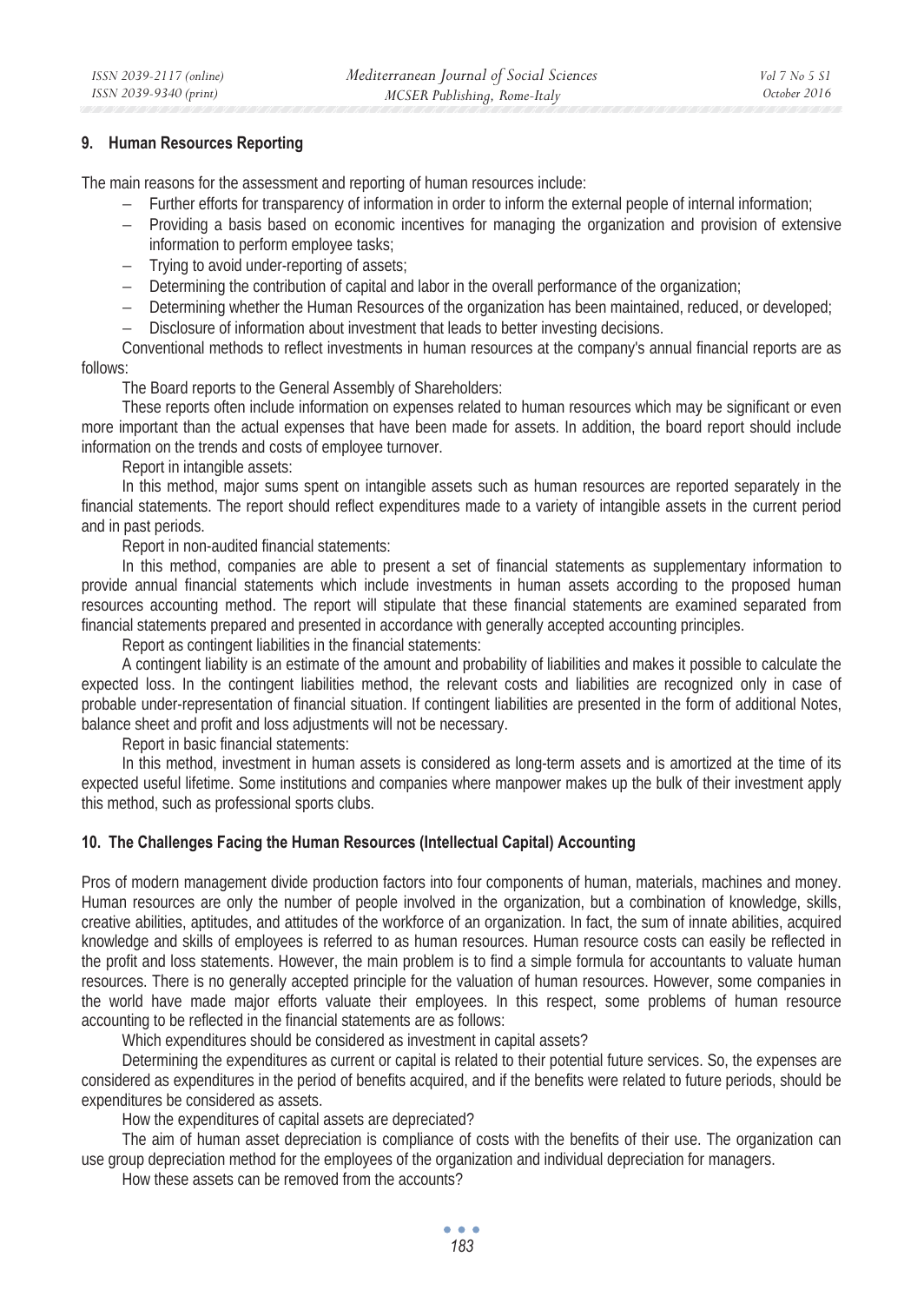| ISSN 2039-2117 (online) | Mediterranean Journal of Social Sciences | Vol 7 No 5 S1 |
|-------------------------|------------------------------------------|---------------|
| ISSN 2039-9340 (print)  | MCSER Publishing, Rome-Italy             | October 2016  |

When significant changes occur in the lifetime of people service, the human assets shall be adjusted like other asset and the remained non-depreciated assets should be regarded as loss for the period that the change has occurred.

How investments in human assets should be reported in financial statements?

People are almost free to leave the organization. Therefore, there is uncertainty about anticipating potential lifetime of human resource services. This problem can be resolved by taking into account a reservoir for expected costs of turnover.

Is human resource accounting a challenge or an opportunity?

Given that one of the objectives of human resource accounting is to improve the effectiveness of human resource management and to create opportunities for staff valuation policy, human resources are only highlighted in knowledgebased economy, where manufacturing industries are gradually converted into service industries and knowledge and skills are significant. A knowledge-based economy has knowledge-based companies and industries. In addition, since human resources are not assets in per se but their services are, the question is whether human or their services should be regarded as assets?

Components of human resources accounting believe that there are two main reasons for considering human resources as assets in the financial statements. One, current and potential investors need such information in order to valuate the performance of the company's financial situation. Moreover, investments in human resources are consistent with rules and regulations of considering human resources as assets. Therefore, the development of sciences and specialized jobs has made the role of capable human resource as a valuable asset undeniable. However, accounting has not still been able to properly valuate these valuable assets and reflect them in the financial statements for beneficiaries decision-makings, but has always considered it as a challenge.

### **11. Conclusion**

Today, the situation is marked in such a way that no company has secure margins in its home and if a company is seeking survival, it should be thinking of expanding its business. What makes the organizations distinct and brings sustainable competitive advantage for them is fundamental attention to human resources and intellectual capital as the most valuable assets of the organization. Intellectual capital is very important in enhancing revenue, performance, efficiency and profitability of the organizations. Although generally accepted accounting standards prevent intellectual capital to be reflected in the financial statements, investors have understood the value of intellectual capital in their decisions and consider it essential for better performance and increased efficiency of companies and organizations. And today, despite the growing importance of intangible assets and especially the intellectual and spiritual capital in companies, most accounting systems are not able to calculate the performance of the company's intellectual capital based on a transparent and appropriate manner. However, through costing and valuation of human resources, human resources accounting can provide the information needed for human resource management and indicate whether human resources of organization has been maintained, reduced, or developed. Therefore, it can be said that there is a positive relationship between the organization's intellectual capital and organizational performance. Due to its role in assessing the costs, valuation of human resources and helping managers to make the correct decision, fundamental attention to human resource accounting is necessary.

#### **12. Recommendations**

In conclusion, recommendations are proposed in order to maintain and measure intellectual capital and operationalize and establish human resources in accounting system:

- 1. It is required that workplaces become universities where the entire staff whether new or old staff are constantly learning and teaching.
- 2. It must be institutionalized in organizations that knowledge exchange creates power and increases the validity and value of every person in the chain of information exchange.
- 3. Works should be based on knowledge and communities should be established based on knowledge.
- 4. The human resources development strategy and analysis of impact of human capital financial information on managers decision making should be prepared.
- 5. Managers should be informed of the benefits of deploying human resources accounting systems with an emphasis on the fact that investment in human resources are not costs and should be reflected in the balance sheet as other assets.
- 6. The relationship between intellectual capital and organizational performance should be conducted using data